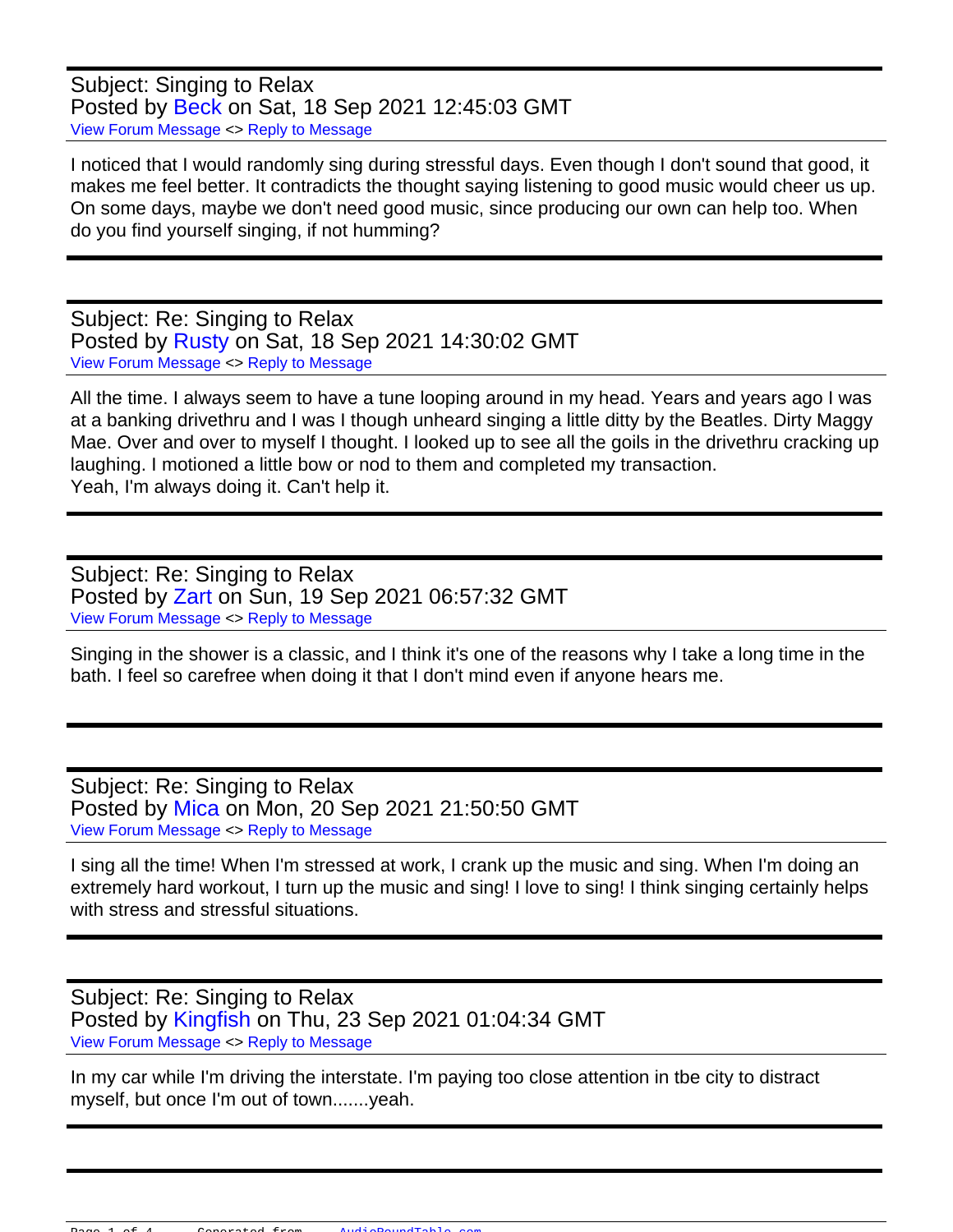Subject: Re: Singing to Relax Posted by [Souldude](https://audioroundtable.com/forum/index.php?t=usrinfo&id=8853) on Thu, 23 Sep 2021 07:48:42 GMT [View Forum Message](https://audioroundtable.com/forum/index.php?t=rview&th=23260&goto=94487#msg_94487) <> [Reply to Message](https://audioroundtable.com/forum/index.php?t=post&reply_to=94487)

Rusty wrote on Sat, 18 September 2021 09:30All the time. I always seem to have a tune looping around in my head. Years and years ago I was at a banking drivethru and I was I though unheard singing a little ditty by the Beatles. Dirty Maggy Mae. Over and over to myself I thought. I looked up to see all the goils in the drivethru cracking up laughing. I motioned a little bow or nod to them and completed my transaction.

Yeah, I'm always doing it. Can't help it.

I've experienced something similar. Like when I'm too focused, I'd sing mindlessly and wouldn't even notice it. It can get awkward for me when people are around, and I wouldn't really like that.

Subject: Re: Singing to Relax Posted by [Phonetic Ear](https://audioroundtable.com/forum/index.php?t=usrinfo&id=8946) on Fri, 29 Oct 2021 14:42:35 GMT [View Forum Message](https://audioroundtable.com/forum/index.php?t=rview&th=23260&goto=94708#msg_94708) <> [Reply to Message](https://audioroundtable.com/forum/index.php?t=post&reply_to=94708)

Yeah, I sing to relax if not talk to myself. Either of that is a big help when I'm stressed out. I sometimes sneak out to have some self-talk or sing because it's more effective than talking with people about my stress.

Subject: Re: Singing to Relax Posted by [Leot55](https://audioroundtable.com/forum/index.php?t=usrinfo&id=7951) on Fri, 29 Oct 2021 20:06:38 GMT [View Forum Message](https://audioroundtable.com/forum/index.php?t=rview&th=23260&goto=94714#msg_94714) <> [Reply to Message](https://audioroundtable.com/forum/index.php?t=post&reply_to=94714)

I guess that explains why so many people seem to do it, even those who can't carry a tune. I can't say that I've ever been in the habit of singing, humming, or whistling.

Subject: Re: Singing to Relax Posted by [Mica](https://audioroundtable.com/forum/index.php?t=usrinfo&id=8783) on Thu, 17 Feb 2022 03:13:06 GMT [View Forum Message](https://audioroundtable.com/forum/index.php?t=rview&th=23260&goto=95246#msg_95246) <> [Reply to Message](https://audioroundtable.com/forum/index.php?t=post&reply_to=95246)

Souldude wrote on Thu, 23 September 2021 02:48Rusty wrote on Sat, 18 September 2021 09:30All the time. I always seem to have a tune looping around in my head. Years and years ago I was at a banking drivethru and I was I though unheard singing a little ditty by the Beatles. Dirty Maggy Mae. Over and over to myself I thought. I looked up to see all the goils in the drivethru cracking up laughing. I motioned a little bow or nod to them and completed my transaction. Yeah, I'm always doing it. Can't help it.

I've experienced something similar. Like when I'm too focused, I'd sing mindlessly and wouldn't even notice it. It can get awkward for me when people are around, and I wouldn't really like that. See I'm the exact opposite. I don't care who is around. Singing helps me destress and it makes me happier. If other people are around, so be it.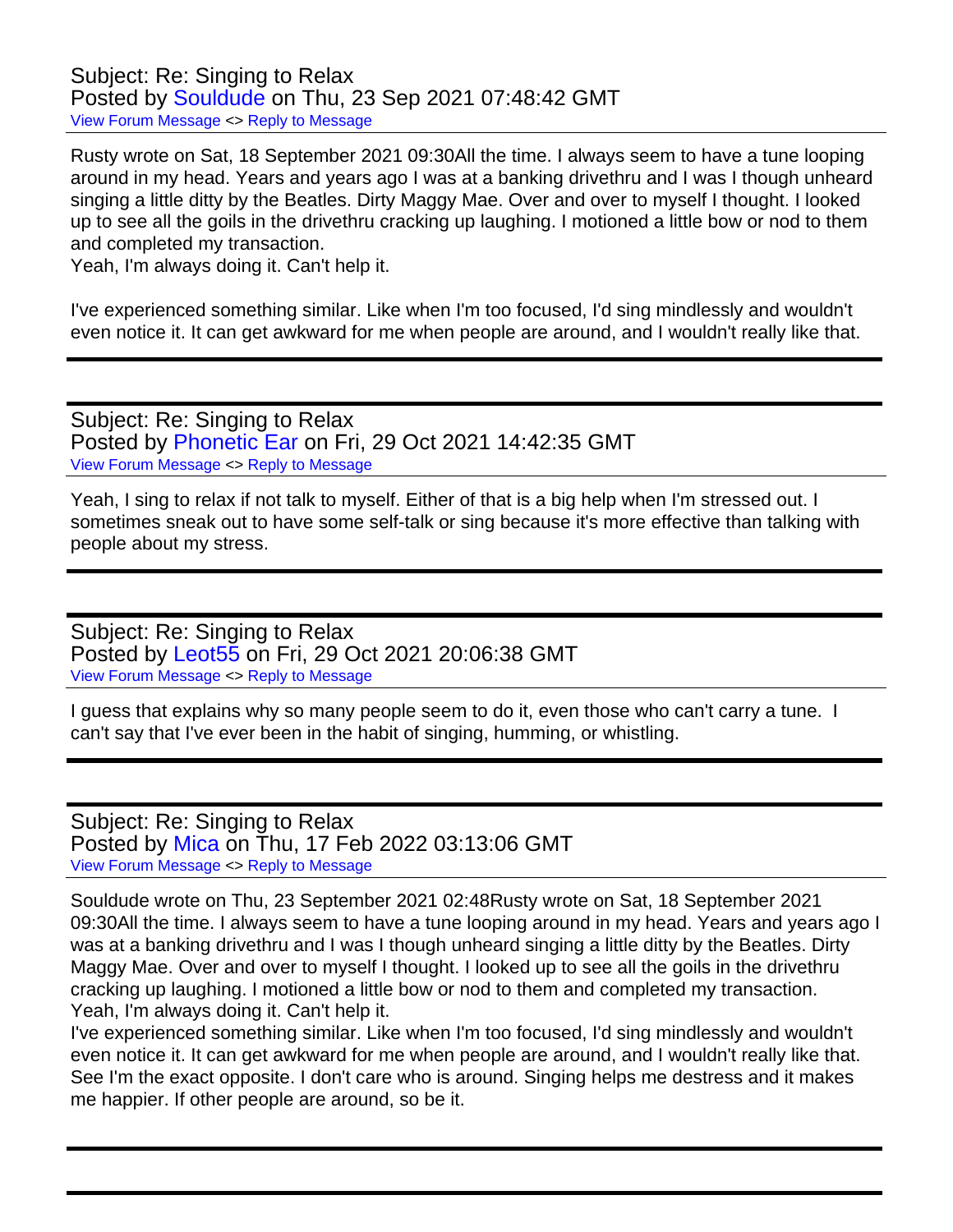I'm too self-conscious to let other people see me do that. I'll pick my nose while I'm driving, but not sing. lol

Karaoke is even out of the question.

Subject: Re: Singing to Relax Posted by [Wayne Parham](https://audioroundtable.com/forum/index.php?t=usrinfo&id=5) on Fri, 18 Feb 2022 15:22:17 GMT [View Forum Message](https://audioroundtable.com/forum/index.php?t=rview&th=23260&goto=95257#msg_95257) <> [Reply to Message](https://audioroundtable.com/forum/index.php?t=post&reply_to=95257)

Concorde wrote on Thu, 17 February 2022 21:52I'm too self-conscious to let other people see me do that. I'll pick my nose while I'm driving, but not sing. lol

Karaoke is even out of the question.

Subject: Re: Singing to Relax Posted by [Rusty](https://audioroundtable.com/forum/index.php?t=usrinfo&id=8363) on Fri, 18 Feb 2022 23:02:05 GMT [View Forum Message](https://audioroundtable.com/forum/index.php?t=rview&th=23260&goto=95258#msg_95258) <> [Reply to Message](https://audioroundtable.com/forum/index.php?t=post&reply_to=95258)

Quote:Concorde 

I'm too self-conscious to let other people see me do that. I'll pick my nose while I'm driving, but not sing.

So, harvesting nose vegetables within sight of other drivers is preferable to singing while driving?

Subject: Re: Singing to Relax Posted by [Wayne Parham](https://audioroundtable.com/forum/index.php?t=usrinfo&id=5) on Fri, 18 Feb 2022 23:16:55 GMT [View Forum Message](https://audioroundtable.com/forum/index.php?t=rview&th=23260&goto=95259#msg_95259) <> [Reply to Message](https://audioroundtable.com/forum/index.php?t=post&reply_to=95259)

Subject: Re: Singing to Relax Posted by [gofar99](https://audioroundtable.com/forum/index.php?t=usrinfo&id=3806) on Sat, 19 Feb 2022 22:15:17 GMT [View Forum Message](https://audioroundtable.com/forum/index.php?t=rview&th=23260&goto=95262#msg_95262) <> [Reply to Message](https://audioroundtable.com/forum/index.php?t=post&reply_to=95262)